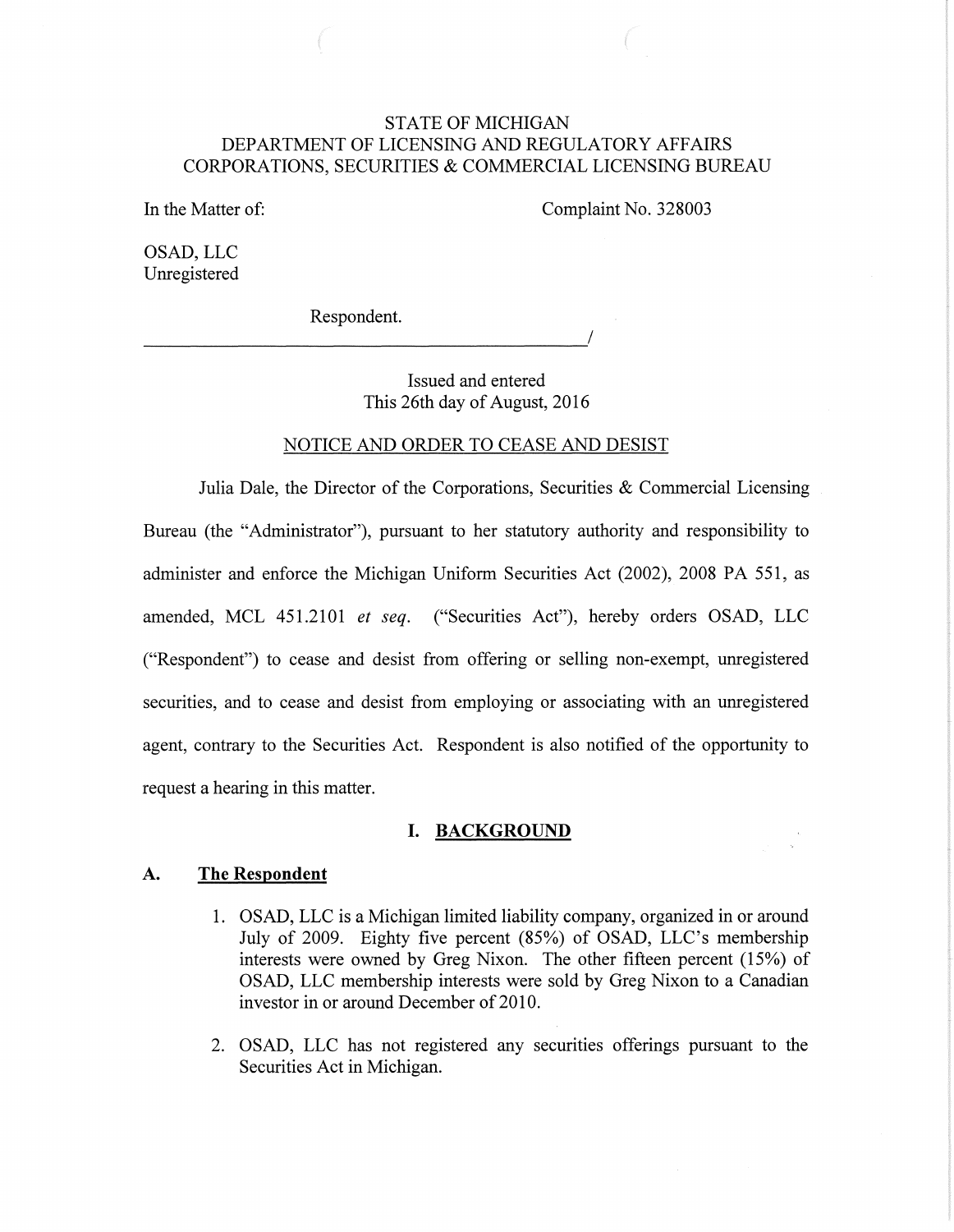## B. Findings of Fact

- 1. The Bureau conducted an investigation of Respondent's Activities.
- 2. The investigation developed evidence that Respondent offered or sold securities in the form of investment contracts in or around Saline, Michigan beginning in or around December of 2010. The securities were not registered pursuant to the Securities Act. (Exhibit  $1 -$  Agreement).
- 3. The investigation developed evidence that Respondent associated with or employed Greg Nixon to effect transactions in Respondent's securities.
- 4. Greg Nixon was not registered or exempt from registration as an agent pursuant to the Securities Act in Michigan. (See Exhibit 2, Notice  $\&$ Order to Cease and Desist to Greg Nixon, CN 328004).

# II. RELEVANT STATUTORY PROVISIONS

1. Section  $102c(c)$  of the Securities Act, MCL  $451.2102c(c)$  defines "Security", in part, as:

a note; stock; treasury stock; security future; bond; debenture; evidence of indebtedness; certificate of interest or participation in a profit-sharing agreement; collateral trust certificate; preorganization certificate or subscription; transferable share; investment contract; voting trust certificate; certificate of deposit for a security; fractional undivided interest in oil, gas, or other mineral rights; put, call, straddle, option, or privilege on a security, certificate of deposit, or group or index of securities, including an interest in or based on the value of that put, call, straddle, option, or privilege on that security, certificate of deposit, or group or index of securities, put, call, straddle, option, or privilege entered into on a national securities exchange relating to foreign currency, an investment in a viatical or life settlement agreement; or, in general, an interest or instrument commonly known as a "security"; or a certificate of interest or participation in, temporary or interim certificate for, receipt for, guarantee of, or warrant or right to subscribe to or purchase, any of the foregoing...

(v) The term includes an investment in a common enterprise with the expectation of profits to be derived primarily from the efforts of a person other than the investor. As used in this subparagraph, a "common enterprise" means an enterprise in which the fortunes of the investor are interwoven with those of either the person offering the investment, a third party, or other investors ...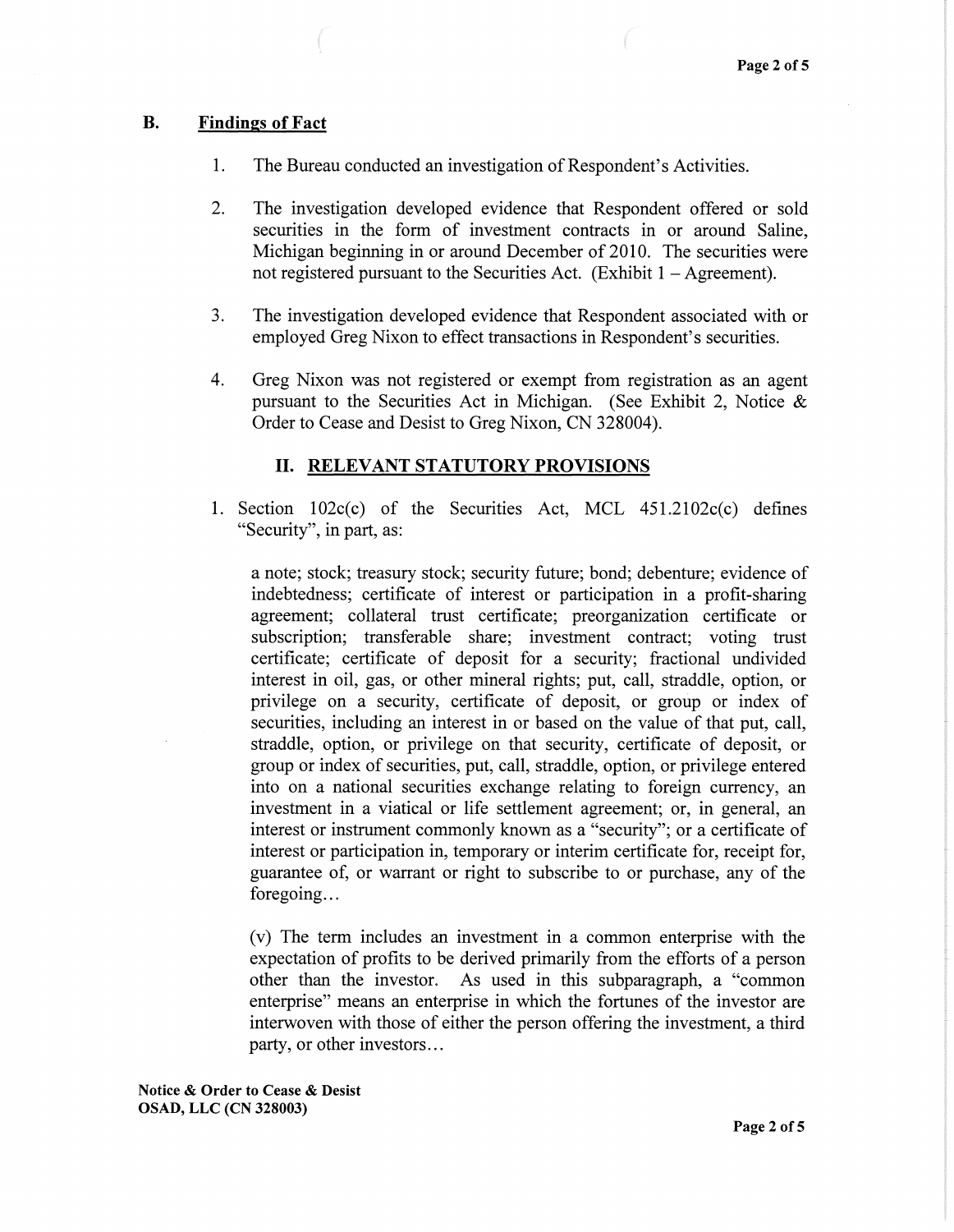2. Section 301 of the Securities Act, MCL 451.2301, states:

A person shall not offer or sell a security in this state unless 1 or more of the following are met:

- (a) The security is a federal covered security.
- (b) The security, transaction, or offer is exempted from registration under section 201 to 203.
- (c) The security is registered under this act.
- 3. Section  $402(4)$  of the Securities Act, MCL  $451.2402(1)$ , states:

A broker-dealer, or an issuer engaged in offering, selling, or purchasing securities in this state, shall not employ or associate with an agent who transacts business in this state on behalf of broker-dealers or issuers unless the agent is registered under subsection (1) or exempt from registration under subsection (2).

4. Section 503(1) of the Securities Act, MCL 451.2503(1), states:

In a civil action or administrative proceeding under this act, a person claiming an exemption, exception, preemption, or exclusion has the burden to prove the applicability of the exemption, exception, preemption, or exclusion.

# III. CONCLUSIONS OF LAW

- 1. Respondent OSAD, LLC offered or sold a security in the State of Michigan which was not federally covered, exempt from registration, or registered, in violation of section 301 of the Securities Act, MCL 451.2301. (Exhibit 1).
- 2. Respondent OSAD, LLC associated with or employed Greg Nixon, an unregistered and non-exempt agent (Exhibit 2), in the offer and sale of its securities, in violation of section 402(4) of the Securities Act, MCL 451.2402(4).

### IV. ORDER

IT IS THEREFORE ORDERED, pursuant to section 604 of the Securities Act, MCL 451.2604, that:

A. Respondent shall immediately CEASE AND DESIST from offering or selling unregistered securities and associating with or employing an unregistered agent, contrary to the Securities Act.

Notice & Order to Cease & Desist OSAD, LLC (CN 328003)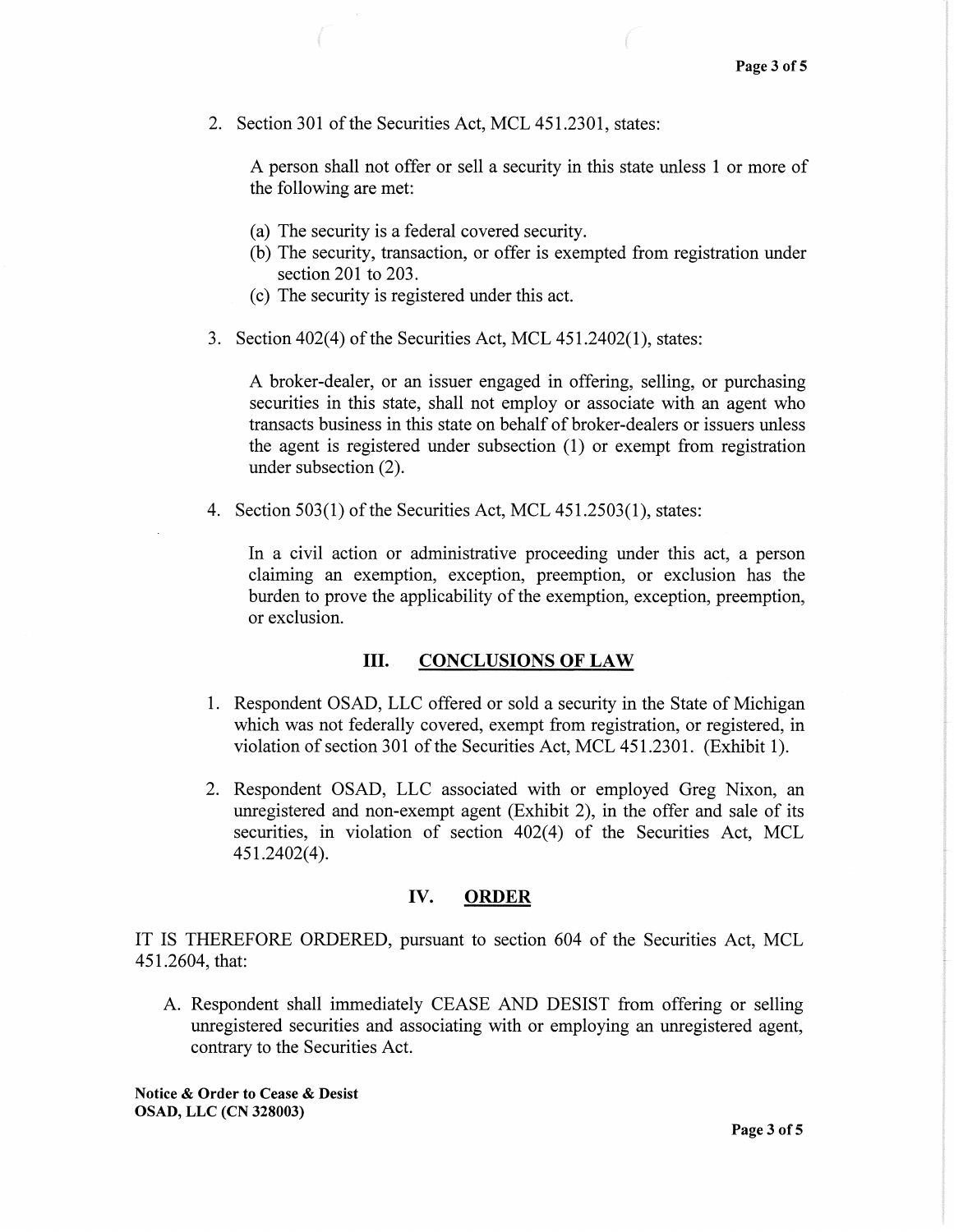- B. Pursuant to section 604(2) of the Securities Act, this Notice and Order to Cease and Desist is IMMEDIATELY EFFECTIVE.
- C. In her Final Order, the Administrator, under section 604(4) of the Securities Act, MCL  $451.2604(4)$ , intends to impose a civil fine of \$20,000.00 against Respondent.
- D. Pursuant to section 508 of the Securities Act, MCL 451.2508, a person that willfully violates the Securities Act, or an order issued under the Securities Act, is guilty of a felony punishable by imprisonment for not more than 10 years or a fine of not more than \$500,000.00 for each violation, or both. An individual convicted of violating a rule or order under this act may be fined, but shall not be imprisoned, if the individual did not have knowledge of the rule or order.

### V. NOTICE OF OPPORTUNITY FOR HEARING

Section 604 of the Securities Act, MCL 451.2604, provides that Respondent has 30 days beginning with the first day after the date of service of this Notice and Order to Cease and Desist to submit a written request to the Administrator asking that this matter be scheduled for a hearing. If the Administrator receives a written request in a timely manner, the Administrator shall schedule a hearing within 15 days after receipt of the request. The written request for a hearing must be addressed to:

> Corporations, Securities & Commercial Licensing Bureau Regulatory Compliance Division P.O. Box 30018 Lansing, MI 48909

#### VI. ORDER FINAL ABSENT HEARING REQUEST

A. Under section 604 of the Securities Act, MCL 451.2604, the Respondent's failure to submit a written request for a hearing to the Administrator within 30 days after the service date of this NOTICE AND ORDER TO CEASE AND DESIST shall result in this order becoming a FINAL ORDER by operation of law. The FINAL ORDER includes the imposition of the fines cited described in section IV.C., and the fine amounts set forth below will become due and payable to the Administrator within sixty (60) days after the date this order becomes final:

> $$20,000.00 - OSAD, LLC, under section 604 of the$ Securities Act, MCL 451.2604.

B. CIVIL FINE payments should be payable to the STATE OF MICHIGAN and contain identifying information (e.g., names and complaint numbers) and mailed to the following address:

Notice & Order to Cease & Desist OSAD, LLC (CN 328003)